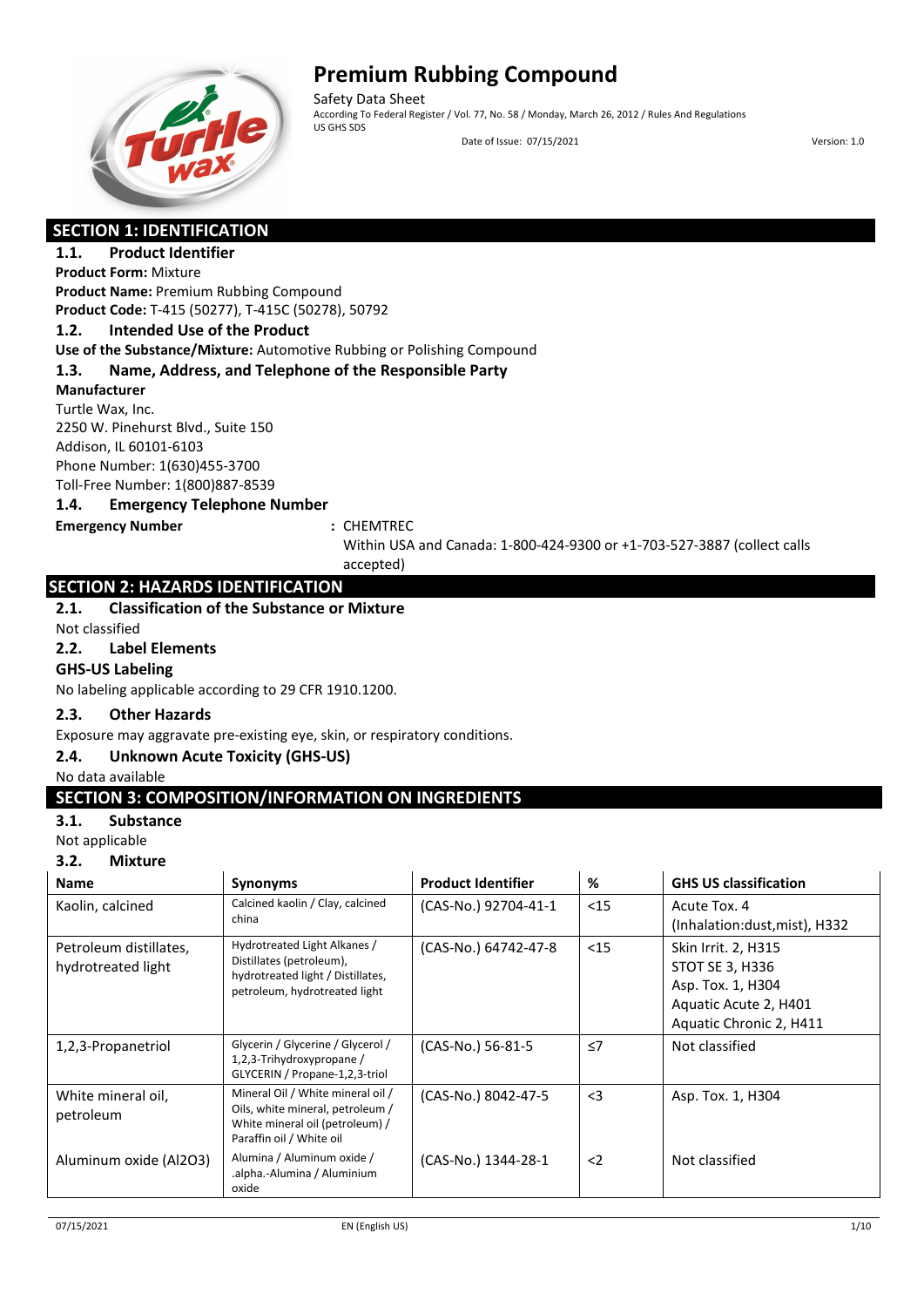#### Safety Data Sheet

According to Federal Register / Vol. 77, No. 58 / Monday, March 26, 2012 / Rules and Regulations US GHS SDS

| Titanium dioxide | C.I. 77891 / C.I. Pigment White 6 /<br>Titanium oxide (TiO2) / CI 77891 /<br>Titanium(IV) oxide | (CAS-No.) 13463-67-7 | < 0.15   | Carc. 2, H351                                                                                                                                                                                                                                  |
|------------------|-------------------------------------------------------------------------------------------------|----------------------|----------|------------------------------------------------------------------------------------------------------------------------------------------------------------------------------------------------------------------------------------------------|
| Sodium hydroxide | Caustic soda / Sodium hydroxide<br>(Na(OH)) / LYE                                               | (CAS-No.) 1310-73-2  | < 0.01   | Met. Corr. 1, H290<br>Acute Tox. 4 (Oral), H302<br>Skin Corr. 1A, H314<br>Eye Dam. 1, H318<br>STOT SE 3, H335<br>Aquatic Acute 3, H402                                                                                                         |
| Cyclohexane      | Benzene, hexahydro-/<br><b>CYCLOHEXANE /</b><br>Hexahydrobenzene                                | (CAS-No.) 110-82-7   | < 0.001  | Flam. Liq. 2, H225<br>Skin Irrit. 2, H315<br><b>STOT SE 3, H336</b><br>Asp. Tox. 1, H304<br>Aquatic Acute 1, H400<br>Aquatic Chronic 1, H410                                                                                                   |
| Ethyl acetate    | Acetic acid, ethyl ester / Ethyl<br>ethanoate                                                   | (CAS-No.) 141-78-6   | < 0.0003 | Flam. Liq. 2, H225<br>Eye Irrit. 2A, H319<br>STOT SE 3, H336                                                                                                                                                                                   |
| Acrylic acid     | Acroleic acid / Propenoic acid / 2-<br>Propenoic acid / Acrylic acid,<br>stabilized             | (CAS-No.) 79-10-7    | < 0.0003 | Flam. Liq. 3, H226<br>Acute Tox. 4 (Oral), H302<br>Acute Tox. 3 (Dermal), H311<br>Acute Tox. 3<br>(Inhalation: vapour), H331<br>Skin Corr. 1A, H314<br>Eye Dam. 1, H318<br>STOT SE 3, H335<br>Aquatic Acute 1, H400<br>Aquatic Chronic 2, H411 |

Full text of H-phrases: see section 16

The specific chemical identity and/or exact percentage of composition have been withheld as a trade secret [29 CFR 1910.1200]. **SECTION 4: FIRST AID MEASURES**

#### **4.1. Description of First-aid Measures**

**First-aid Measures General:** Never give anything by mouth to an unconscious person. If you feel unwell, seek medical advice (show the label where possible).

**First-aid Measures After Inhalation:** When symptoms occur: go into open air and ventilate suspected area. Obtain medical attention if breathing difficulty persists.

**First-aid Measures After Skin Contact:** Remove contaminated clothing. Drench affected area with water for at least 5 minutes. Obtain medical attention if irritation develops or persists.

**First-aid Measures After Eye Contact:** Rinse cautiously with water for at least 5 minutes. Remove contact lenses, if present and easy to do. Continue rinsing. Obtain medical attention if irritation develops or persists.

**First-aid Measures After Ingestion:** Rinse mouth. Do NOT induce vomiting. Obtain medical attention.

#### **4.2. Most Important Symptoms and Effects Both Acute and Delayed**

**Symptoms/Injuries:** Not expected to present a significant hazard under anticipated conditions of normal use.

**Symptoms/Injuries After Inhalation:** Prolonged exposure may cause irritation.

**Symptoms/Injuries After Skin Contact:** Prolonged exposure may cause skin irritation.

**Symptoms/Injuries After Eye Contact:** May cause slight irritation to eyes.

**Symptoms/Injuries After Ingestion:** Ingestion may cause adverse effects.

**Chronic Symptoms:** None expected under normal conditions of use.

**4.3. Indication of Any Immediate Medical Attention and Special Treatment Needed**

If exposed or concerned, get medical advice and attention. If medical advice is needed, have product container or label at hand.

### **SECTION 5: FIRE-FIGHTING MEASURES**

### **5.1. Extinguishing Media**

**Suitable Extinguishing Media:** Water spray, fog, carbon dioxide (CO2), alcohol-resistant foam, or dry chemical.

**Unsuitable Extinguishing Media:** Do not use a heavy water stream. Use of heavy stream of water may spread fire.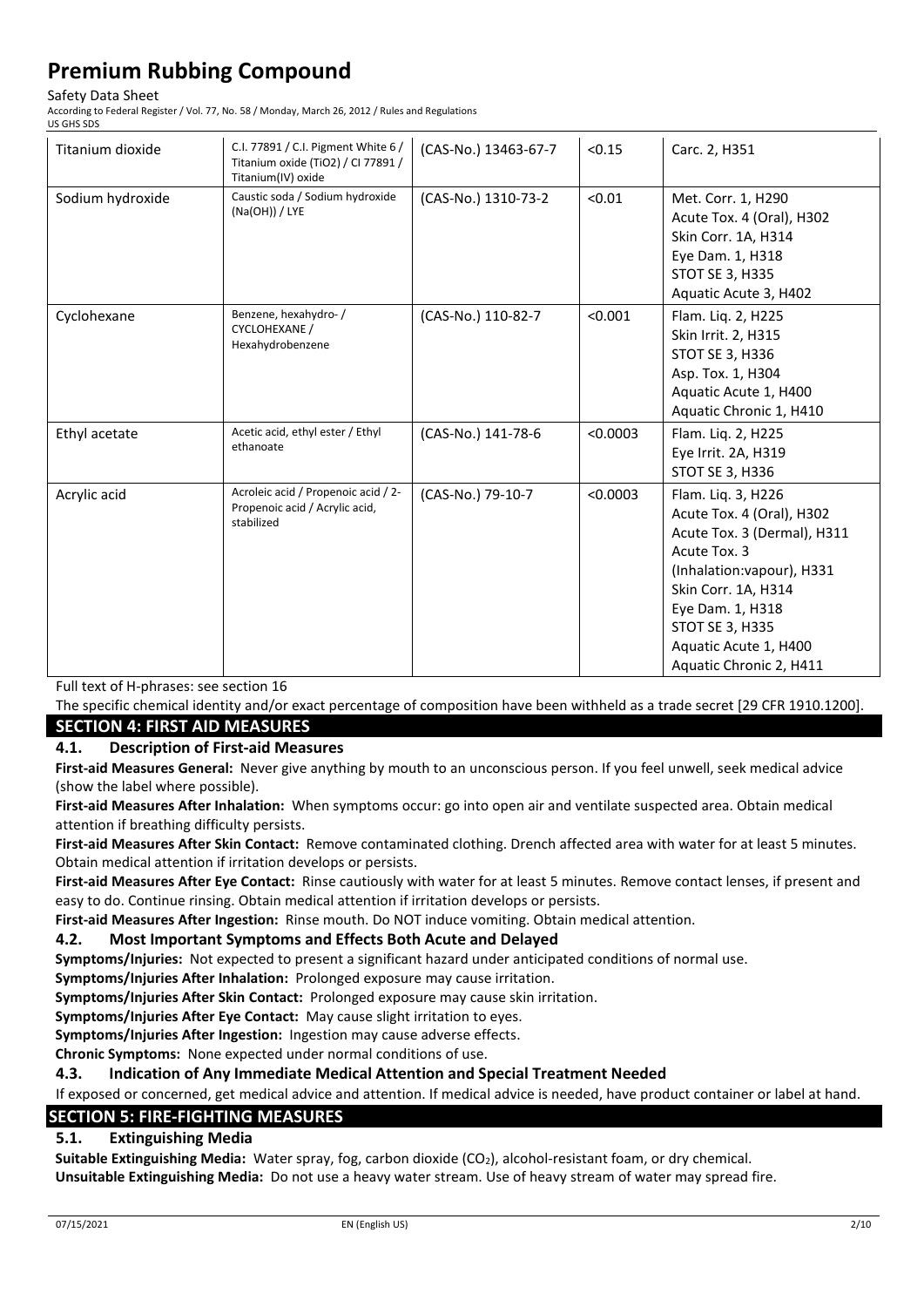Safety Data Sheet

According to Federal Register / Vol. 77, No. 58 / Monday, March 26, 2012 / Rules and Regulations US GHS SDS

#### **5.2. Special Hazards Arising From the Substance or Mixture**

**Fire Hazard:** Not considered flammable but may burn at high temperatures.

**Explosion Hazard:** Product is not explosive.

**Reactivity:** Hazardous reactions will not occur under normal conditions.

#### **5.3. Advice for Firefighters**

**Precautionary Measures Fire:** Exercise caution when fighting any chemical fire.

**Firefighting Instructions:** Use water spray or fog for cooling exposed containers.

**Protection During Firefighting:** Do not enter fire area without proper protective equipment, including respiratory protection. **Hazardous Combustion Products:** Carbon oxides (CO, CO2). Hydrocarbons. Acrid smoke and irritating fumes.

### **SECTION 6: ACCIDENTAL RELEASE MEASURES**

#### **6.1. Personal Precautions, Protective Equipment and Emergency Procedures**

**General Measures:** Avoid prolonged contact with eyes, skin and clothing. Avoid breathing (vapor, mist, spray).

#### **6.1.1. For Non-Emergency Personnel**

**Protective Equipment:** Use appropriate personal protective equipment (PPE).

**Emergency Procedures:** Evacuate unnecessary personnel.

#### **6.1.2. For Emergency Personnel**

**Protective Equipment:** Equip cleanup crew with proper protection.

**Emergency Procedures:** Upon arrival at the scene, a first responder is expected to recognize the presence of dangerous goods, protect oneself and the public, secure the area, and call for the assistance of trained personnel as soon as conditions permit. Ventilate area.

#### **6.2. Environmental Precautions**

Prevent entry to sewers and public waters.

#### **6.3. Methods and Materials for Containment and Cleaning Up**

**For Containment:** Contain any spills with dikes or absorbents to prevent migration and entry into sewers or streams. **Methods for Cleaning Up:** Clean up spills immediately and dispose of waste safely. Transfer spilled material to a suitable container for disposal. Contact competent authorities after a spill.

#### **6.4. Reference to Other Sections**

See Section 8 for exposure controls and personal protection and Section 13 for disposal considerations.

### **SECTION 7: HANDLING AND STORAGE**

#### **7.1. Precautions for Safe Handling**

**Precautions for Safe Handling:** Wash hands and other exposed areas with mild soap and water before eating, drinking or smoking and when leaving work. Avoid prolonged contact with eyes, skin and clothing. Avoid breathing vapors, mist, spray. **Hygiene Measures:** Handle in accordance with good industrial hygiene and safety procedures.

#### **7.2. Conditions for Safe Storage, Including Any Incompatibilities**

**Technical Measures:** Comply with applicable regulations.

**Storage Conditions:** Keep container closed when not in use. Store in a dry, cool place. Keep/Store away from direct sunlight, extremely high or low temperatures and incompatible materials.

**Incompatible Materials:** Strong acids, strong bases, strong oxidizers.

#### **7.3. Specific End Use(s)**

Automotive Rubbing or Polishing Compound

#### **SECTION 8: EXPOSURE CONTROLS/PERSONAL PROTECTION**

#### **8.1. Control Parameters**

For substances listed in section 3 that are not listed here, there are no established exposure limits from the manufacturer, supplier, importer, or the appropriate advisory agency including: ACGIH (TLV), AIHA (WEEL), NIOSH (REL), or OSHA (PEL).

|                  | 1,2,3-Propanetriol (56-81-5)             |                                                 |
|------------------|------------------------------------------|-------------------------------------------------|
| <b>USA OSHA</b>  | OSHA PEL (TWA) [1]                       | 15 mg/m <sup>3</sup> (mist, total particulate)  |
|                  |                                          | 5 mg/m <sup>3</sup> (mist, respirable fraction) |
|                  | White mineral oil, petroleum (8042-47-5) |                                                 |
| <b>USA ACGIH</b> | ACGIH OEL TWA                            | 5 mg/m <sup>3</sup> (mist)                      |
|                  | Aluminum oxide (Al2O3) (1344-28-1)       |                                                 |
| <b>USA ACGIH</b> | ACGIH OEL TWA                            | $10 \text{ mg/m}^3$                             |
| <b>USA OSHA</b>  | OSHA PEL (TWA) [1]                       | 15 mg/m <sup>3</sup> (total dust)               |
|                  |                                          | 5 mg/m <sup>3</sup> (respirable fraction)       |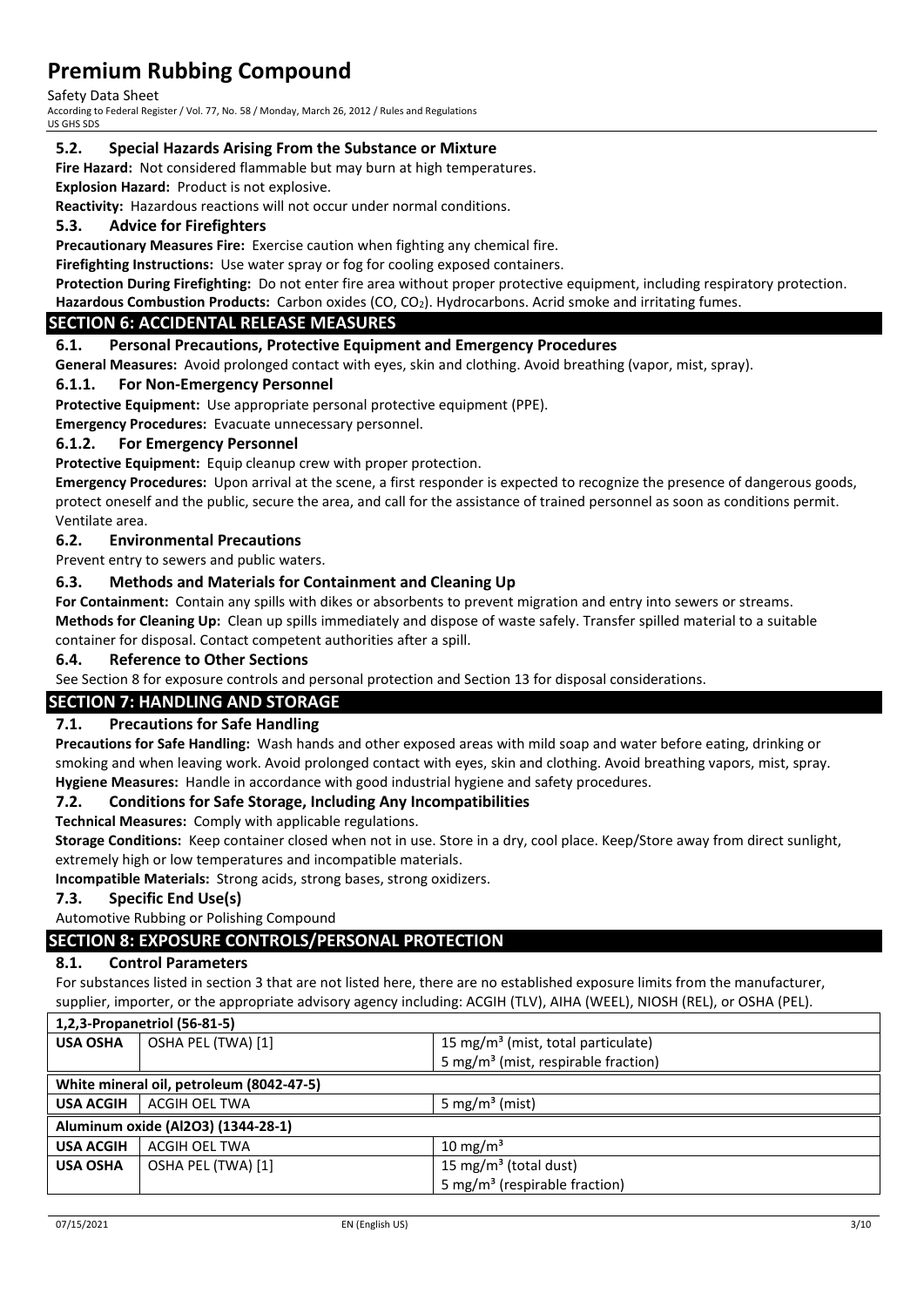Safety Data Sheet

According to Federal Register / Vol. 77, No. 58 / Monday, March 26, 2012 / Rules and Regulations US GHS SDS

| Titanium dioxide (13463-67-7) |                                |                                                                          |
|-------------------------------|--------------------------------|--------------------------------------------------------------------------|
| <b>USA ACGIH</b>              | <b>ACGIH OEL TWA</b>           | $10 \text{ mg/m}^3$                                                      |
| <b>USA ACGIH</b>              | <b>ACGIH chemical category</b> | Not Classifiable as a Human Carcinogen                                   |
| <b>USA NIOSH</b>              | NIOSH REL (TWA)                | 2.4 mg/m <sup>3</sup> (CIB 63-fine)                                      |
|                               |                                | 0.3 mg/m <sup>3</sup> (CIB 63-ultrafine, including engineered nanoscale) |
| <b>USA IDLH</b>               | <b>IDLH</b>                    | 5000 mg/m <sup>3</sup>                                                   |
| <b>USA OSHA</b>               | OSHA PEL (TWA) [1]             | 15 mg/m <sup>3</sup> (total dust)                                        |
|                               | Sodium hydroxide (1310-73-2)   |                                                                          |
| <b>USA ACGIH</b>              | <b>ACGIH OEL Ceiling</b>       | 2 mg/ $m3$                                                               |
| <b>USA NIOSH</b>              | NIOSH REL (Ceiling)            | 2 mg/ $m3$                                                               |
| <b>USA IDLH</b>               | <b>IDLH</b>                    | $10 \text{ mg/m}^3$                                                      |
| <b>USA OSHA</b>               | OSHA PEL (TWA) [1]             | 2 mg/ $m3$                                                               |
| <b>Cyclohexane (110-82-7)</b> |                                |                                                                          |
| <b>USA ACGIH</b>              | ACGIH OEL TWA [ppm]            | 100 ppm                                                                  |
| <b>USA NIOSH</b>              | NIOSH REL (TWA)                | 1050 mg/m $3$                                                            |
| <b>USA NIOSH</b>              | NIOSH REL TWA [ppm]            | 300 ppm                                                                  |
| <b>USA IDLH</b>               | IDLH [ppm]                     | 1300 ppm (10% LEL)                                                       |
| <b>USA OSHA</b>               | OSHA PEL (TWA) [1]             | 1050 mg/m <sup>3</sup>                                                   |
| <b>USA OSHA</b>               | OSHA PEL (TWA) [2]             | 300 ppm                                                                  |
| <b>Acrylic acid (79-10-7)</b> |                                |                                                                          |
| <b>USA ACGIH</b>              | <b>ACGIH OEL TWA [ppm]</b>     | 2 ppm                                                                    |
| <b>USA ACGIH</b>              | <b>ACGIH chemical category</b> | Not Classifiable as a Human Carcinogen, Skin - potential significant     |
|                               |                                | contribution to overall exposure by the cutaneous route                  |
| <b>USA NIOSH</b>              | NIOSH REL (TWA)                | 6 mg/m <sup>3</sup>                                                      |
| <b>USA NIOSH</b>              | NIOSH REL TWA [ppm]            | 2 ppm                                                                    |
| Ethyl acetate (141-78-6)      |                                |                                                                          |
| <b>USA ACGIH</b>              | <b>ACGIH OEL TWA [ppm]</b>     | 400 ppm                                                                  |
| <b>USA NIOSH</b>              | NIOSH REL (TWA)                | 1400 mg/m <sup>3</sup>                                                   |
| <b>USA NIOSH</b>              | NIOSH REL TWA [ppm]            | 400 ppm                                                                  |
| <b>USA IDLH</b>               | IDLH [ppm]                     | 2000 ppm (10% LEL)                                                       |
| <b>USA OSHA</b>               | OSHA PEL (TWA) [1]             | 1400 mg/m <sup>3</sup>                                                   |
| <b>USA OSHA</b>               | OSHA PEL (TWA) [2]             | 400 ppm                                                                  |

**8.2. Exposure Controls**

**Appropriate Engineering Controls :** Suitable eye/body wash equipment should be available in the vicinity of any



Ensure all national/local regulations are observed.

- **Hand Protection :** Wear protective gloves. **Eye and Face Protection :** Chemical safety goggles.
- **Materials for Protective Clothing :** Chemically resistant materials and fabrics.
	-
	-
- **Skin and Body Protection :** Wear suitable protective clothing.
- **Respiratory Protection :** If exposure limits are exceeded or irritation is experienced, approved respiratory protection should be worn. In case of inadequate ventilation, oxygen deficient atmosphere, or where exposure levels are not known wear approved respiratory protection.

potential exposure. Ensure adequate ventilation, especially in confined areas.

### **Other Information :** When using, do not eat, drink or smoke.

#### **SECTION 9: PHYSICAL AND CHEMICAL PROPERTIES**

| 9.1.                  | <b>Information on Basic Physical and Chemical Properties</b> |      |
|-----------------------|--------------------------------------------------------------|------|
| <b>Physical State</b> | : Liauid                                                     |      |
| Appearance            | : Viscous beige liquid                                       |      |
| 07/15/2021            | EN (English US)                                              | 4/10 |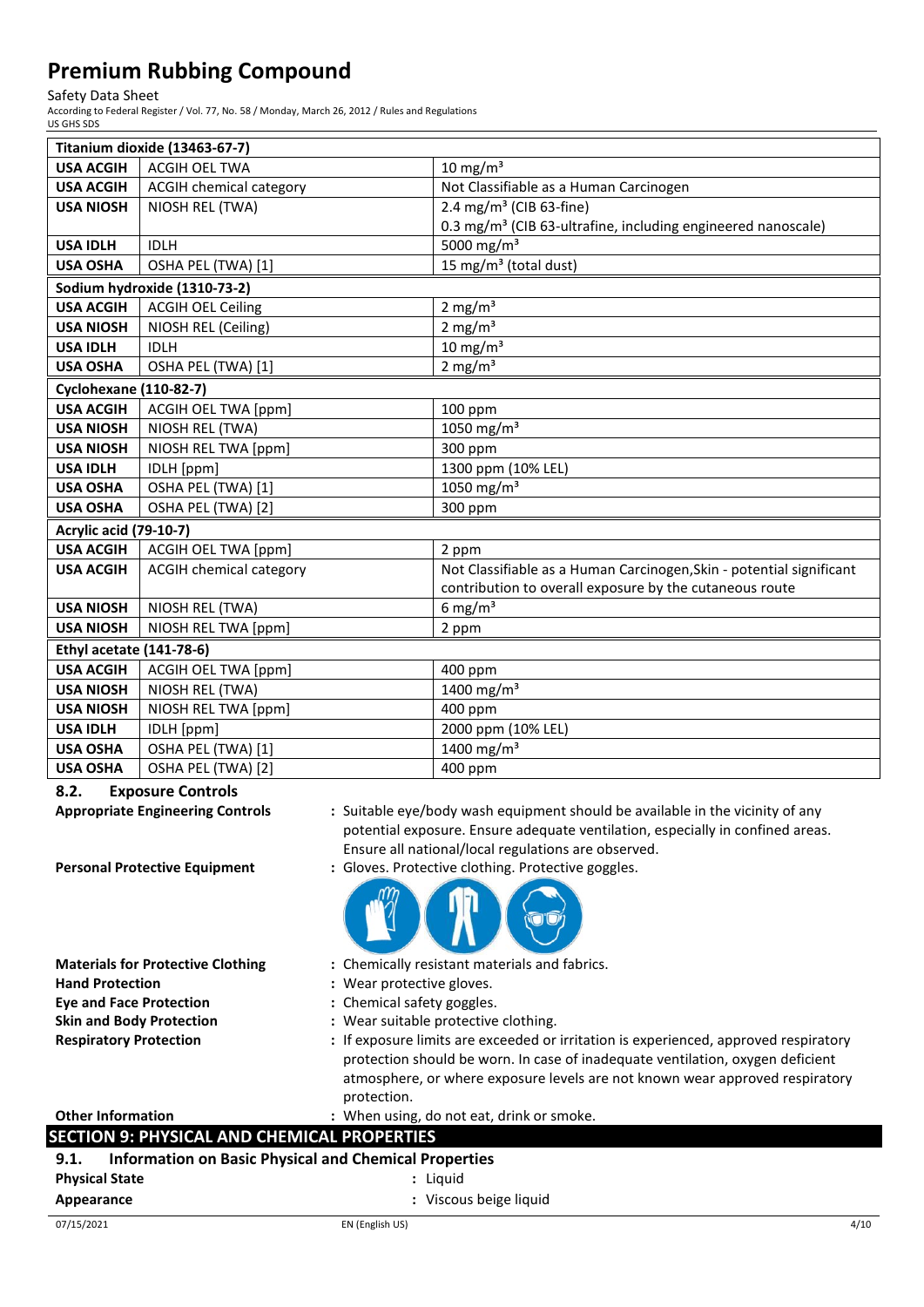Safety Data Sheet

According to Federal Register / Vol. 77, No. 58 / Monday, March 26, 2012 / Rules and Regulations

| US GHS SDS                                                                            |                                                                                                             |  |
|---------------------------------------------------------------------------------------|-------------------------------------------------------------------------------------------------------------|--|
| Odor                                                                                  | : Typical                                                                                                   |  |
| <b>Odor Threshold</b>                                                                 | : No data available                                                                                         |  |
| pH                                                                                    | : 8.2                                                                                                       |  |
| <b>Evaporation Rate</b>                                                               | : No data available                                                                                         |  |
| <b>Melting Point</b>                                                                  | : No data available                                                                                         |  |
| <b>Freezing Point</b>                                                                 | : No data available                                                                                         |  |
| <b>Boiling Point</b>                                                                  | : No data available                                                                                         |  |
| <b>Flash Point</b>                                                                    | : > 93 °C (Closed Cup) (199.4 °F)                                                                           |  |
| <b>Auto-ignition Temperature</b>                                                      | : No data available                                                                                         |  |
| <b>Decomposition Temperature</b>                                                      | : No data available                                                                                         |  |
| Flammability (solid, gas)                                                             | : Not applicable                                                                                            |  |
| <b>Vapor Pressure</b>                                                                 | : No data available                                                                                         |  |
| Relative Vapor Density at 20°C                                                        | : No data available                                                                                         |  |
| <b>Relative Density</b>                                                               | : No data available                                                                                         |  |
| <b>Specific Gravity</b>                                                               | : 1.029                                                                                                     |  |
| Solubility                                                                            | : No data available                                                                                         |  |
| <b>Partition Coefficient: N-Octanol/Water</b>                                         | : No data available                                                                                         |  |
| <b>Viscosity</b>                                                                      | : No data available                                                                                         |  |
| <b>Viscosity, Dynamic</b>                                                             | : 8000cP                                                                                                    |  |
| 9.2.<br><b>Other Information</b> No additional information available                  |                                                                                                             |  |
| <b>SECTION 10: STABILITY AND REACTIVITY</b>                                           |                                                                                                             |  |
| Reactivity: Hazardous reactions will not occur under normal conditions.<br>10.1.      |                                                                                                             |  |
| 10.2.                                                                                 | Chemical Stability: Stable under recommended handling and storage conditions (see section 7).               |  |
| Possibility of Hazardous Reactions: Hazardous polymerization will not occur.<br>10.3. |                                                                                                             |  |
| 10.4.                                                                                 | Conditions to Avoid: Direct sunlight, extremely high or low temperatures, and incompatible materials.       |  |
| 10.5.<br>Incompatible Materials: Strong acids, strong bases, strong oxidizers.        |                                                                                                             |  |
| 10.6.                                                                                 | Hazardous Decomposition Products: Thermal decomposition may produce: Carbon oxides (CO, CO2). Hydrocarbons. |  |
| Acrid smoke and irritating fumes.                                                     |                                                                                                             |  |
| <b>SECTION 11: TOXICOLOGICAL INFORMATION</b>                                          |                                                                                                             |  |
| 11.1.<br><b>Information on Toxicological Effects</b>                                  |                                                                                                             |  |
| <b>Acute Toxicity (Oral): Not classified</b>                                          |                                                                                                             |  |
| <b>Acute Toxicity (Dermal): Not classified</b>                                        |                                                                                                             |  |
| <b>Acute Toxicity (Inhalation): Not classified</b>                                    |                                                                                                             |  |
| Kaolin, calcined (92704-41-1)                                                         |                                                                                                             |  |
| LD50 Oral Rat                                                                         | > 2000 mg/kg                                                                                                |  |
| <b>LC50 Inhalation Rat</b>                                                            | $> 2.07$ mg/l/4h                                                                                            |  |
| ATE (Dust/Mist)                                                                       | 1.50 mg/l/4h                                                                                                |  |
| Petroleum distillates, hydrotreated light (64742-47-8)                                |                                                                                                             |  |
| LD50 Oral Rat                                                                         | > 5000 mg/kg                                                                                                |  |
| <b>LD50 Dermal Rabbit</b>                                                             | > 2000 mg/kg                                                                                                |  |
| <b>LC50 Inhalation Rat</b><br>$> 5.3$ mg/l/4h                                         |                                                                                                             |  |
| 1,2,3-Propanetriol (56-81-5)                                                          |                                                                                                             |  |
| LD50 Oral Rat                                                                         | 12600 mg/kg                                                                                                 |  |
| <b>LD50 Dermal Rabbit</b><br>$> 10$ g/kg                                              |                                                                                                             |  |
| White mineral oil, petroleum (8042-47-5)<br>$10500 - 10$                              | $FQQQ = -1$                                                                                                 |  |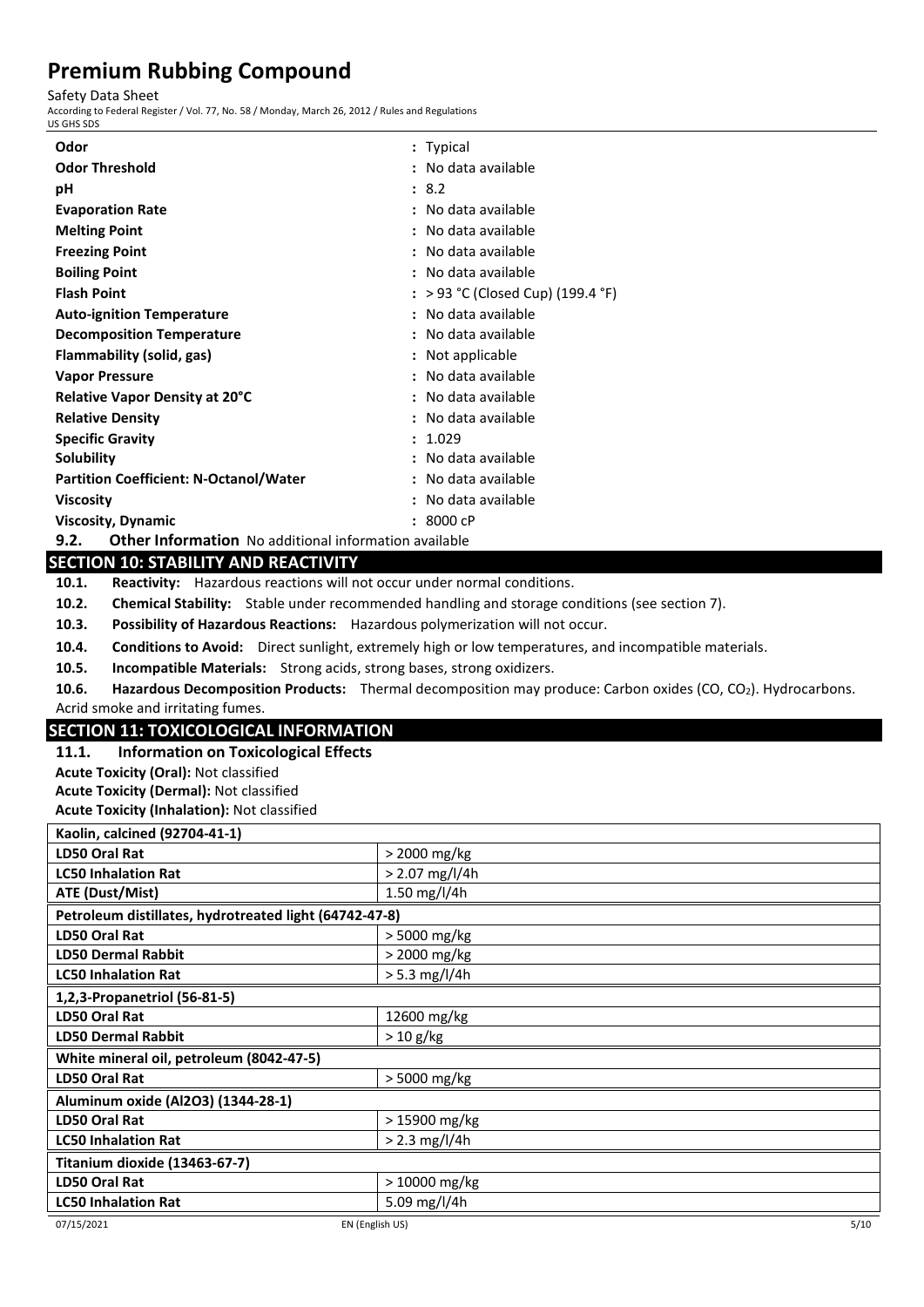Safety Data Sheet

According to Federal Register / Vol. 77, No. 58 / Monday, March 26, 2012 / Rules and Regulations US GHS SDS

| Sodium hydroxide (1310-73-2)                                                                                             |                                                                                |  |
|--------------------------------------------------------------------------------------------------------------------------|--------------------------------------------------------------------------------|--|
| <b>LD50 Oral Rat</b>                                                                                                     | 325 mg/kg                                                                      |  |
| <b>Cyclohexane (110-82-7)</b>                                                                                            |                                                                                |  |
| <b>LD50 Oral Rat</b>                                                                                                     | 12705 mg/kg                                                                    |  |
| <b>LD50 Dermal Rabbit</b>                                                                                                | > 2000 mg/kg                                                                   |  |
| <b>LC50 Inhalation Rat</b>                                                                                               | > 32880 mg/m <sup>3</sup> (Exposure time: 4 h)                                 |  |
| <b>Acrylic acid (79-10-7)</b>                                                                                            |                                                                                |  |
| <b>LD50 Oral Rat</b>                                                                                                     | 1337 mg/kg                                                                     |  |
| <b>LD50 Dermal Rabbit</b>                                                                                                | 640 mg/kg                                                                      |  |
| <b>LC50 Inhalation Rat</b>                                                                                               | 11.1 mg/l (Exposure time: 1 h)                                                 |  |
| <b>LC50 Inhalation Rat</b>                                                                                               | 3.6 mg/l/4h                                                                    |  |
| <b>LC50 Inhalation Rat</b>                                                                                               | 2.75 mg/l/4h                                                                   |  |
| Ethyl acetate (141-78-6)                                                                                                 |                                                                                |  |
| <b>LD50 Oral Rat</b>                                                                                                     | 5620 mg/kg                                                                     |  |
| <b>LD50 Dermal Rabbit</b>                                                                                                | > 18000 mg/kg                                                                  |  |
| <b>LC50 Inhalation Rat</b>                                                                                               | > 7348 mg/l/4h (calculated off of 6hr test results)                            |  |
| <b>LC50 Inhalation Rat</b>                                                                                               | 4000 ppm/4h                                                                    |  |
| Skin Corrosion/Irritation: Not classified.                                                                               |                                                                                |  |
| pH: 8.2                                                                                                                  |                                                                                |  |
| Serious Eye Damage/Irritation: Not classified<br>pH: 8.2                                                                 |                                                                                |  |
| Respiratory or Skin Sensitization: Not classified                                                                        |                                                                                |  |
| Germ Cell Mutagenicity: Not classified                                                                                   |                                                                                |  |
| Carcinogenicity: Not classified.                                                                                         |                                                                                |  |
| Titanium dioxide (13463-67-7)                                                                                            |                                                                                |  |
| <b>IARC</b> group                                                                                                        | 2B                                                                             |  |
| <b>OSHA Hazard Communication Carcinogen List</b>                                                                         | In OSHA Hazard Communication Carcinogen list.                                  |  |
| <b>Acrylic acid (79-10-7)</b>                                                                                            |                                                                                |  |
| <b>IARC</b> group                                                                                                        | 3                                                                              |  |
|                                                                                                                          |                                                                                |  |
| <b>Reproductive Toxicity: Not classified</b><br>Specific Target Organ Toxicity (Single Exposure): Not classified         |                                                                                |  |
| Specific Target Organ Toxicity (Repeated Exposure): Not classified                                                       |                                                                                |  |
|                                                                                                                          |                                                                                |  |
| <b>Aspiration Hazard: Not classified</b><br>Symptoms/Injuries After Inhalation: Prolonged exposure may cause irritation. |                                                                                |  |
| Symptoms/Injuries After Skin Contact: Prolonged exposure may cause skin irritation.                                      |                                                                                |  |
| Symptoms/Injuries After Eye Contact: May cause slight irritation to eyes.                                                |                                                                                |  |
| Symptoms/Injuries After Ingestion: Ingestion may cause adverse effects.                                                  |                                                                                |  |
| Chronic Symptoms: None expected under normal conditions of use.                                                          |                                                                                |  |
| <b>SECTION 12: ECOLOGICAL INFORMATION</b>                                                                                |                                                                                |  |
| 12.1.<br><b>Toxicity</b>                                                                                                 |                                                                                |  |
| <b>Ecology - General</b>                                                                                                 | : Not classified.                                                              |  |
| Kaolin, calcined (92704-41-1)                                                                                            |                                                                                |  |
| LC50 Fish 1                                                                                                              | > 100 mg/l (Exposure time: 96 h - Species: Oncorhynchus mykiss [semi-static])  |  |
| EC50 - Crustacea [1]                                                                                                     | > 1 mg/l (Exposure time: 48 h - Species: Daphnia magna)                        |  |
| Petroleum distillates, hydrotreated light (64742-47-8)                                                                   |                                                                                |  |
| LC50 Fish 1                                                                                                              | 45 mg/l (Exposure time: 96 h - Species: Pimephales promelas [flow-through])    |  |
| LC50 Fish 2                                                                                                              | 2.2 mg/l (Exposure time: 96 h - Species: Lepomis macrochirus [static])         |  |
| 1,2,3-Propanetriol (56-81-5)                                                                                             |                                                                                |  |
| LC50 Fish 1                                                                                                              | 54000 (51000 - 57000) mg/l (Exposure time: 96 h - Species: Oncorhynchus mykiss |  |
|                                                                                                                          | [static])                                                                      |  |
| White mineral oil, petroleum (8042-47-5)                                                                                 |                                                                                |  |
| LC50 Fish 1                                                                                                              | > 10000 mg/l (Exposure time: 96 h - Species: Lepomis macrochirus)              |  |
|                                                                                                                          |                                                                                |  |
|                                                                                                                          |                                                                                |  |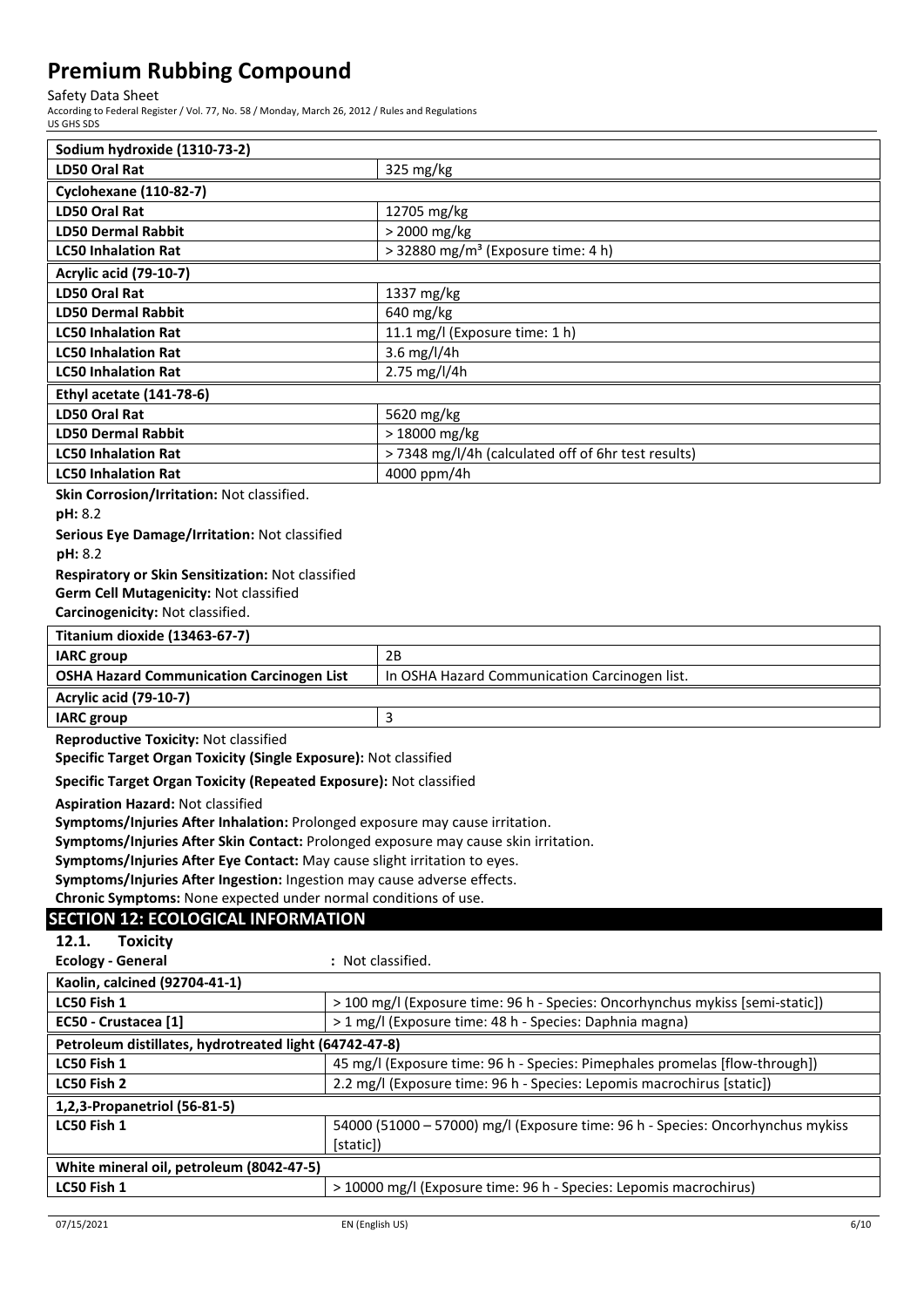Safety Data Sheet

According to Federal Register / Vol. 77, No. 58 / Monday, March 26, 2012 / Rules and Regulations US GHS SDS

| Aluminum oxide (Al2O3) (1344-28-1)                            |                                                                                    |  |
|---------------------------------------------------------------|------------------------------------------------------------------------------------|--|
| LC50 Fish 1                                                   | $> 100$ mg/l                                                                       |  |
| EC50 - Crustacea [1]                                          | $>100$ mg/l                                                                        |  |
| ErC50 (Algae)                                                 | $>100$ mg/l                                                                        |  |
| <b>NOEC (Acute)</b>                                           | $> 50$ mg/l                                                                        |  |
| Sodium hydroxide (1310-73-2)                                  |                                                                                    |  |
| LC50 Fish 1                                                   | 45.4 mg/l (Exposure time: 96 h - Species: Oncorhynchus mykiss [static])            |  |
| EC50 - Crustacea [1]                                          | 40 mg/l                                                                            |  |
| <b>Cyclohexane (110-82-7)</b>                                 |                                                                                    |  |
| LC50 Fish 1                                                   | 3.96 - 5.18 mg/l (Exposure time: 96 h - Species: Pimephales promelas [flow-        |  |
|                                                               | through])                                                                          |  |
| EC50 - Crustacea [1]                                          | $0.9$ mg/l                                                                         |  |
| LC50 Fish 2                                                   | 23.03 - 42.07 mg/l (Exposure time: 96 h - Species: Pimephales promelas [static])   |  |
| <b>NOEC Chronic Algae</b>                                     | $0.94$ mg/l                                                                        |  |
| <b>Acrylic acid (79-10-7)</b>                                 |                                                                                    |  |
| LC50 Fish 1                                                   | 222 mg/l (Exposure time: 96 h - Species: Brachydanio rerio [semi-static])          |  |
| EC50 - Crustacea [1]                                          | 95 mg/l (Exposure time: 48 h - Species: Daphnia magna)                             |  |
| ErC50 (Algae)                                                 | $0.13$ mg/l                                                                        |  |
| <b>NOEC Chronic Algae</b>                                     | $0.016$ mg/l                                                                       |  |
| <b>Ethyl acetate (141-78-6)</b>                               |                                                                                    |  |
| LC50 Fish 1                                                   | 220 - 250 mg/l (Exposure time: 96 h - Species: Pimephales promelas [flow-through]) |  |
| EC50 - Crustacea [1]                                          | 560 mg/l (Exposure time: 48 h - Species: Daphnia magna [Static])                   |  |
| LC50 Fish 2                                                   | 484 mg/l (Exposure time: 96 h - Species: Oncorhynchus mykiss [flow-through])       |  |
| 12.2.<br><b>Persistence and Degradability</b>                 |                                                                                    |  |
| <b>Premium Rubbing Compound</b>                               |                                                                                    |  |
| <b>Persistence and Degradability</b>                          | Not established.                                                                   |  |
| 12.3.<br><b>Bioaccumulative Potential</b>                     |                                                                                    |  |
| <b>Premium Rubbing Compound</b>                               |                                                                                    |  |
| <b>Bioaccumulative Potential</b><br>Not established.          |                                                                                    |  |
| Petroleum distillates, hydrotreated light (64742-47-8)        |                                                                                    |  |
| <b>BCF Fish 1</b><br>$61 - 159$                               |                                                                                    |  |
| 1,2,3-Propanetriol (56-81-5)                                  |                                                                                    |  |
| <b>BCF Fish 1</b>                                             | (no bioaccumulation)                                                               |  |
| Partition coefficient n-octanol/water (Log<br>$-1.76$         |                                                                                    |  |
| Pow)                                                          |                                                                                    |  |
| White mineral oil, petroleum (8042-47-5)                      |                                                                                    |  |
| Partition coefficient n-octanol/water (Log                    | > 6                                                                                |  |
| Pow)                                                          |                                                                                    |  |
| <b>Cyclohexane (110-82-7)</b>                                 |                                                                                    |  |
| Partition coefficient n-octanol/water (Log                    | 3.44                                                                               |  |
| Pow)                                                          |                                                                                    |  |
| <b>Acrylic acid (79-10-7)</b>                                 |                                                                                    |  |
| Partition coefficient n-octanol/water (Log                    | $0.38 - 0.46$ (at 25 °C)                                                           |  |
| Pow)                                                          |                                                                                    |  |
| <b>Ethyl acetate (141-78-6)</b>                               |                                                                                    |  |
| <b>BCF Fish 1</b>                                             | 30                                                                                 |  |
| Partition coefficient n-octanol/water (Log                    | 0.6                                                                                |  |
| Pow)                                                          |                                                                                    |  |
| 12.4.<br>Mobility in Soil No additional information available |                                                                                    |  |

### **12.5. Other Adverse Effects**

**Other Information :** Avoid release to the environment.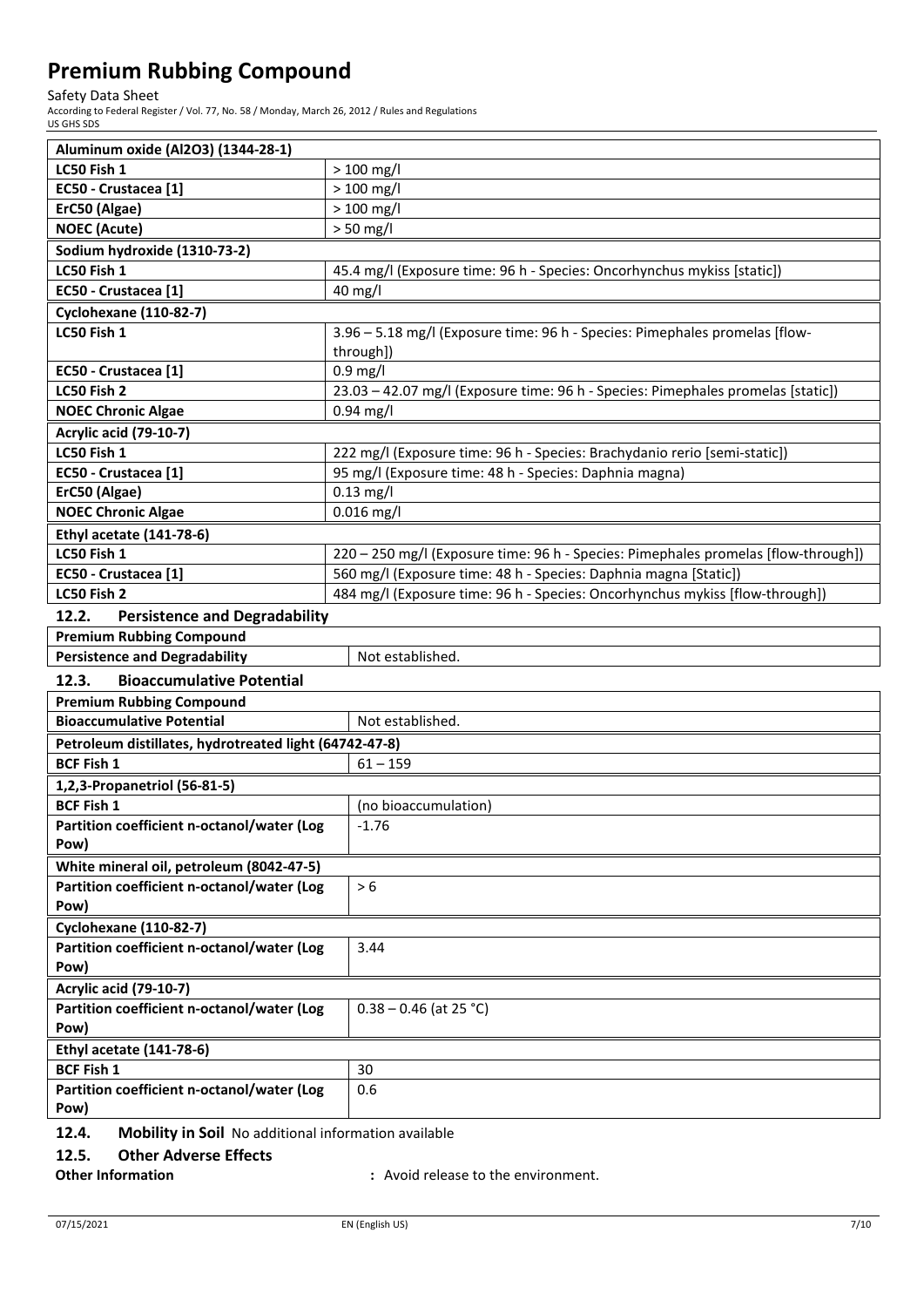Safety Data Sheet

According to Federal Register / Vol. 77, No. 58 / Monday, March 26, 2012 / Rules and Regulations US GHS SDS

### **SECTION 13: DISPOSAL CONSIDERATIONS**

#### **13.1. Waste Treatment Methods**

**Waste Disposal Recommendations:** Dispose of contents/container in accordance with local, regional, national, and international regulations.

**Ecology - Waste Materials:** Avoid release to the environment.

#### **SECTION 14: TRANSPORT INFORMATION**

The shipping description(s) stated herein were prepared in accordance with certain assumptions at the time the SDS was authored, and can vary based on a number of variables that may or may not have been known at the time the SDS was issued.

- 14.1. In Accordance with DOT Not regulated for transport
- **14.2. In Accordance with IMDG** Not regulated for transport
- **14.3. In Accordance with IATA** Not regulated for transport

#### **SECTION 15: REGULATORY INFORMATION**

#### **15.1. US Federal Regulations**

*All components in this mixture are listed on the United States Environmental Protection Agency Toxic Substances Control Act (TSCA) inventory, have been exempted, are not listed, not disclosed due to CBI requirements or disclosure rules according to the relevant regulation.*

| Aluminum oxide (Al2O3) (1344-28-1)                                  |                     |  |
|---------------------------------------------------------------------|---------------------|--|
| Subject to reporting requirements of United States SARA Section 313 |                     |  |
| <b>SARA Section 313 - Emission Reporting</b>                        | 1 % (fibrous forms) |  |
| Sodium hydroxide (1310-73-2)                                        |                     |  |
| <b>CERCLA RO</b>                                                    | 1000 lb             |  |
| <b>Cyclohexane (110-82-7)</b>                                       |                     |  |
| Subject to reporting requirements of United States SARA Section 313 |                     |  |
| <b>CERCLA RQ</b>                                                    | 1000 lb             |  |
| <b>SARA Section 313 - Emission Reporting</b>                        | 1 %                 |  |
| <b>Acrylic acid (79-10-7)</b>                                       |                     |  |
| Subject to reporting requirements of United States SARA Section 313 |                     |  |
| <b>CERCLA RO</b>                                                    | 5000 lb             |  |
| <b>SARA Section 313 - Emission Reporting</b>                        | 1 %                 |  |
| <b>Ethyl acetate (141-78-6)</b>                                     |                     |  |
| <b>CERCLA RQ</b>                                                    | 5000 lb             |  |
|                                                                     |                     |  |

#### **15.2. US State Regulations**

| 1,2,3-Propanetriol (56-81-5)                                          |
|-----------------------------------------------------------------------|
| U.S. - New Jersey - Right to Know Hazardous Substance List            |
| U.S. - Pennsylvania - RTK (Right to Know) List                        |
| U.S. - Massachusetts - Right To Know List                             |
| Aluminum oxide (Al2O3) (1344-28-1)                                    |
| U.S. - New Jersey - Right to Know Hazardous Substance List            |
| U.S. - Pennsylvania - RTK (Right to Know) List                        |
| U.S. - Massachusetts - Right To Know List                             |
| U.S. - Pennsylvania - RTK (Right to Know) - Environmental Hazard List |
| Titanium dioxide (13463-67-7)                                         |
| U.S. - New Jersey - Right to Know Hazardous Substance List            |
| U.S. - Pennsylvania - RTK (Right to Know) List                        |
| U.S. - Massachusetts - Right To Know List                             |
| Sodium hydroxide (1310-73-2)                                          |
| U.S. - New Jersey - Right to Know Hazardous Substance List            |
| U.S. - Pennsylvania - RTK (Right to Know) List                        |
| U.S. - Massachusetts - Right To Know List                             |
| U.S. - Pennsylvania - RTK (Right to Know) - Environmental Hazard List |
| <b>Cyclohexane (110-82-7)</b>                                         |
| U.S. - New Jersey - Right to Know Hazardous Substance List            |
| 8/10<br>07/15/2021<br>EN (English US)                                 |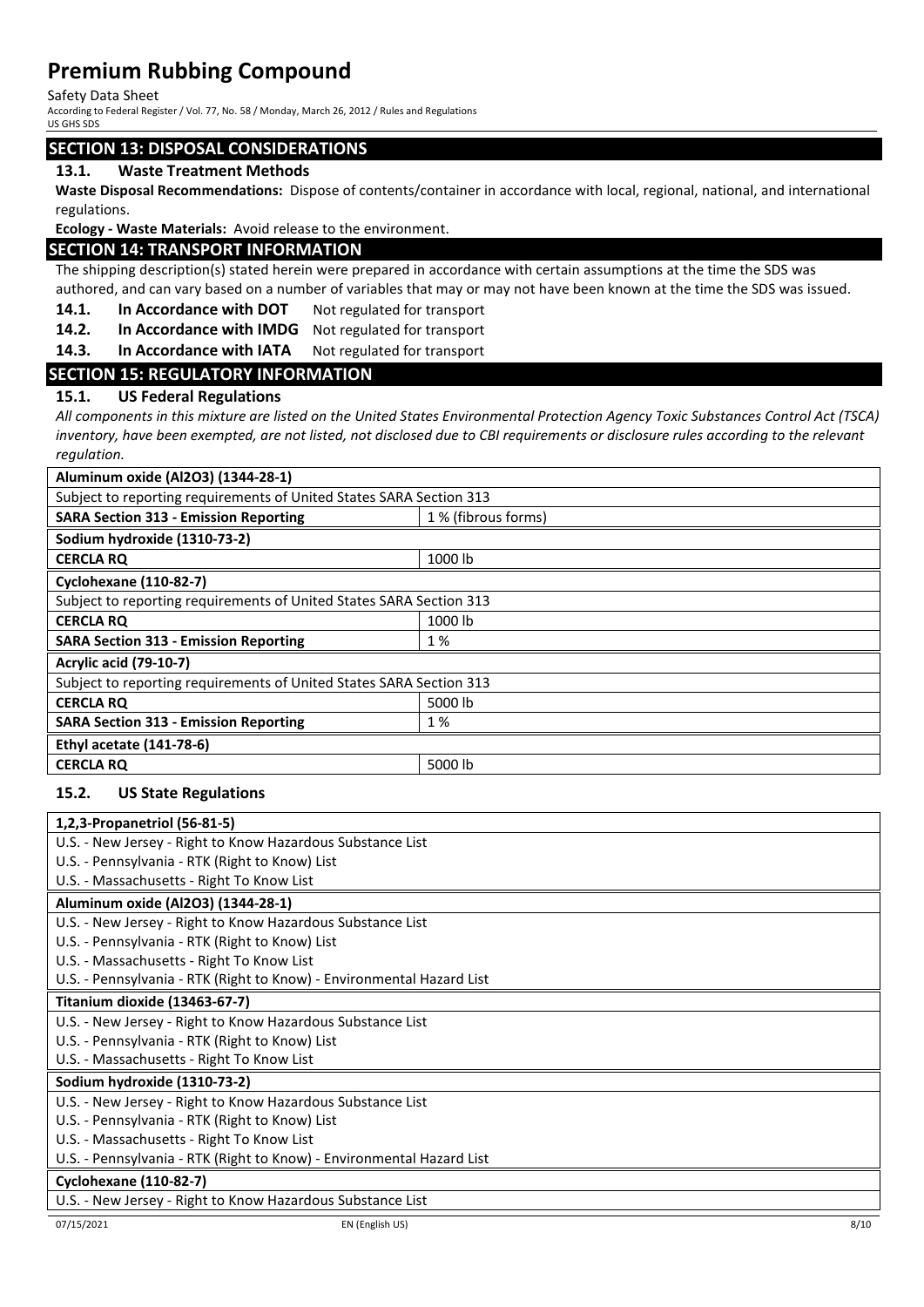Safety Data Sheet

According to Federal Register / Vol. 77, No. 58 / Monday, March 26, 2012 / Rules and Regulations US GHS SDS

| U.S. - Pennsylvania - RTK (Right to Know) List                        |
|-----------------------------------------------------------------------|
| U.S. - Massachusetts - Right To Know List                             |
| U.S. - Pennsylvania - RTK (Right to Know) - Environmental Hazard List |
| <b>Acrylic acid (79-10-7)</b>                                         |
| U.S. - New Jersey - Right to Know Hazardous Substance List            |
| U.S. - Pennsylvania - RTK (Right to Know) List                        |
| U.S. - Massachusetts - Right To Know List                             |
| U.S. - Pennsylvania - RTK (Right to Know) - Environmental Hazard List |
| <b>Ethyl acetate (141-78-6)</b>                                       |
| U.S. - New Jersey - Right to Know Hazardous Substance List            |
| U.S. - Pennsylvania - RTK (Right to Know) List                        |
| U.S. - Massachusetts - Right To Know List                             |
| U.S. - Pennsylvania - RTK (Right to Know) - Environmental Hazard List |

### **SECTION 16: OTHER INFORMATION, INCLUDING DATE OF PREPARATION OR LAST REVISION**

| Date of Preparation or Latest Revision | : 07/15/2021                                                                                                                                                                                                                                                                       |
|----------------------------------------|------------------------------------------------------------------------------------------------------------------------------------------------------------------------------------------------------------------------------------------------------------------------------------|
| <b>Formula Identification Number</b>   | : 40553                                                                                                                                                                                                                                                                            |
| <b>Other Information</b>               | : This document has been prepared in accordance with the SDS<br>requirements of the OSHA Hazard Communication Standard 29 CFR<br>1910.1200<br>The specific chemical identity and/or exact percentage of<br>composition have been withheld as a trade secret [29 CFR<br>1910.1200]. |

#### **GHS Full Text Phrases:**

| Acute Tox. 3 (Dermal)                | Acute toxicity (dermal) Category 3                                     |
|--------------------------------------|------------------------------------------------------------------------|
| Acute Tox. 3 (Inhalation: vapour)    | Acute toxicity (inhalation: vapor) Category 3                          |
| Acute Tox. 4 (Inhalation:dust, mist) | Acute toxicity (inhalation:dust, mist) Category 4                      |
| Acute Tox. 4 (Oral)                  | Acute toxicity (oral) Category 4                                       |
| Aquatic Acute 1                      | Hazardous to the aquatic environment - Acute Hazard Category 1         |
| <b>Aquatic Acute 2</b>               | Hazardous to the aquatic environment - Acute Hazard Category 2         |
| <b>Aquatic Acute 3</b>               | Hazardous to the aquatic environment - Acute Hazard Category 3         |
| Aquatic Chronic 1                    | Hazardous to the aquatic environment - Chronic Hazard Category 1       |
| <b>Aquatic Chronic 2</b>             | Hazardous to the aquatic environment - Chronic Hazard Category 2       |
| Asp. Tox. 1                          | <b>Aspiration hazard Category 1</b>                                    |
| Carc. 2                              | Carcinogenicity Category 2                                             |
| Eye Dam. 1                           | Serious eye damage/eye irritation Category 1                           |
| Eye Irrit. 2A                        | Serious eye damage/eye irritation Category 2A                          |
| Flam. Liq. 2                         | Flammable liquids Category 2                                           |
| Flam. Liq. 3                         | Flammable liquids Category 3                                           |
| Met. Corr. 1                         | Corrosive to metals Category 1                                         |
| Skin Corr. 1A                        | Skin corrosion/irritation Category 1A                                  |
| Skin Irrit. 2                        | Skin corrosion/irritation Category 2                                   |
| STOT SE 3                            | Specific target organ toxicity - Single exposure, Category 3, Narcosis |
| STOT SE 3                            | Specific target organ toxicity - Single exposure, Category 3,          |
|                                      | Respiratory tract irritation                                           |
| H <sub>225</sub>                     | Highly flammable liquid and vapor                                      |
| H226                                 | Flammable liquid and vapor                                             |
| H <sub>290</sub>                     | May be corrosive to metals                                             |
| H302                                 | Harmful if swallowed                                                   |
| H304                                 | May be fatal if swallowed and enters airways                           |
| H311                                 | Toxic in contact with skin                                             |
| H314                                 | Causes severe skin burns and eye damage                                |
|                                      |                                                                        |